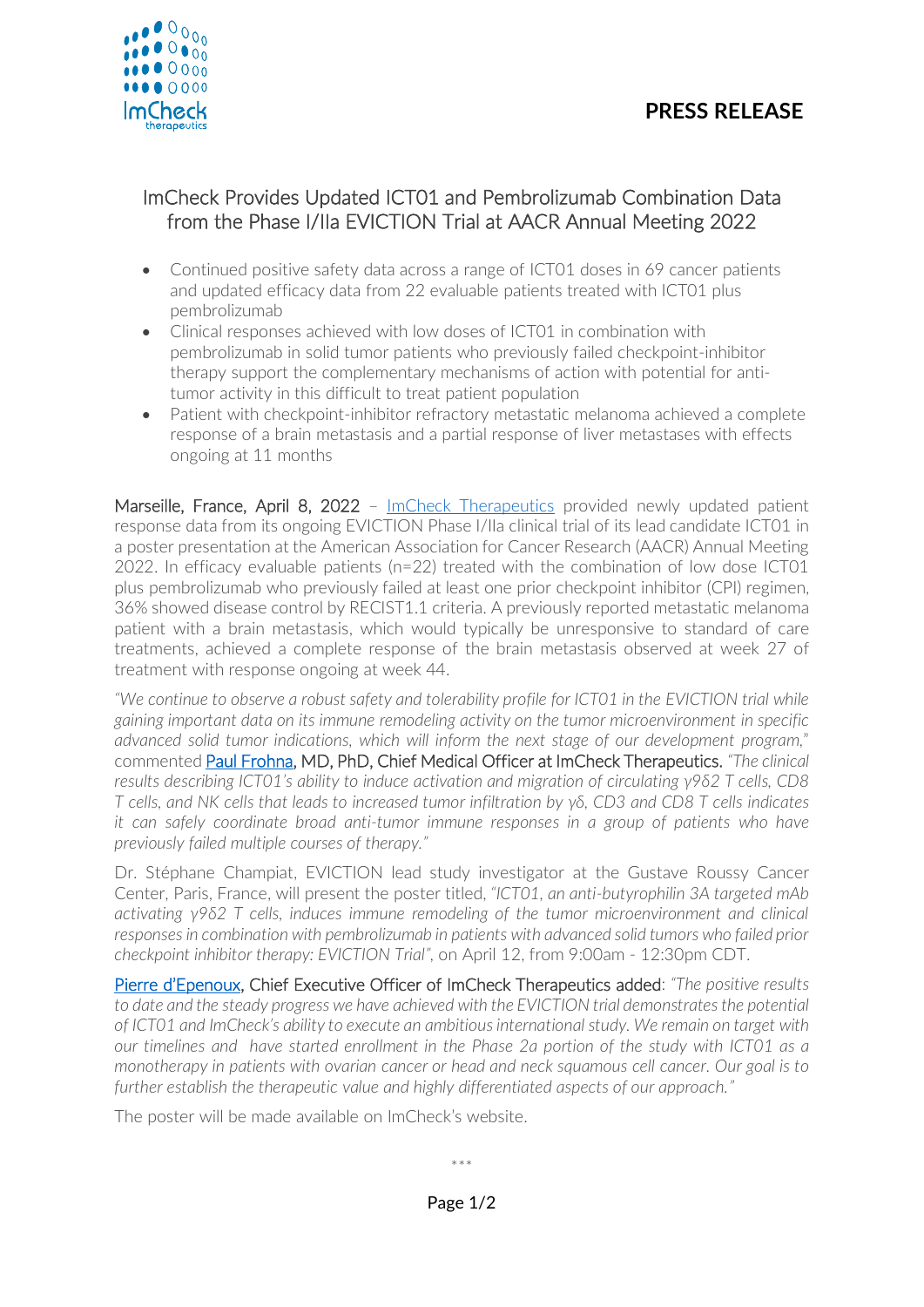

# PRESS RELEASE

#### About the EVICTION Trial

EVICTION is a first-in-human, dose escalation (Part 1) and cohort expansion (Part 2) clinical trial of ICT01 in patients with various advanced relapsed or refractory solid or hematologic cancers that have exhausted standard of care treatment options. Part 1 is a basket trial designed to characterize the preliminary safety, tolerability, and pharmacodynamic activity of ICT01 as monotherapy (Group A: solid tumors; Group B: hematologic tumors) and in combination with pembrolizumab (Group C: solid tumors). Group A includes bladder, breast, colorectal, gastric, melanoma, ovarian, prostate, and pancreatic cancer patients, Group B includes acute myeloid leukemia, acute lymphocytic leukemia, follicular lymphoma, and diffuse large B cell lymphoma patients, and Group C includes bladder, head and neck squamous cell carcinoma, melanoma, and non-small cell lung cancer patients. Basket trials are a clinical trial design that allows new drugs to be tested rapidly in a range of indications, providing initial data on multiple parameters that can contribute to an accelerated development timeline. Part 2 of the trial is a Phase II cohort expansion study in selected indications as both monotherapy and in combination. First indications selected for this Phase II are ovarian cancer and Head and Neck Squamous Cell Carcinoma (HNSCC). More information on the EVICTION trial can be found at [clinicaltrials.gov](https://www.clinicaltrials.gov/ct2/show/NCT04243499) (NCT04243499).

#### About ICT01

ICT01 is a humanized, anti-BTN3A (also known as CD277) monoclonal antibody that selectively activates γ9δ2 T cells, which are part of the innate immune system that is responsible for immunosurveillance of malignancy and infections. The 3 isoforms of BTN3A targeted by ICT01 are overexpressed on a number of solid tumors (e.g., bladder, colorectal, melanoma, ovarian, pancreatic, lung) and hematologic cancers (e.g., leukemia & lymphoma) and also expressed on the surface of innate (e.g., γδ T cells and NK cells) and adaptive immune cells (T cells and B cells). BTN3A is essential for the activation of the anti-tumor immune response of γ9δ2 T cells.

As demonstrated in EVICTION data presented at the AACR, EMSO and SITC conferences, ICT01 selectively activates circulating γ9δ2 T cells that leads to migration of γ9δ2 T cells out of the circulation and into target tissue (e.g., tumors), while also activating the tumor-resident γ9δ2 T cells to directly kill malignant cells, which is accompanied by secretion of two key inflammatory cytokines, IFNγ and TNFα, that contribute to the expansion of the anti-tumor immune response. ICT01 has been shown to have anti-tumor activity against a range of cancers in *in vitro* and *in vivo* tumor models.

#### About IMCHECK THERAPEUTICS

ImCheck Therapeutics is designing and developing a new generation of immunotherapeutic antibodies targeting butyrophilins, a novel super-family of immunomodulators.

As demonstrated by lead clinical-stage program ICT01, which has a mechanism of action to simultaneously modulate innate and adaptive immunity, ImCheck's "first-in-class" activating antibodies may be able to produce superior clinical results as compared to the first-generation of immune checkpoint inhibitors and, when used in combination, to overcome resistance to this group of agents. In addition, ImCheck's antagonist antibodies are being evaluated as potential treatments for a range of autoimmune diseases.

Co-founder of the Marseille Immunopole cluster, ImCheck benefits from support from Prof. Daniel Olive (INSERM, CNRS, Institut Paoli Calmettes, Aix-Marseille Université), a worldwide leader in γδ T cells and butyrophilins research; from the experience of an expert management team; and from the commitment of leading US and European investors.